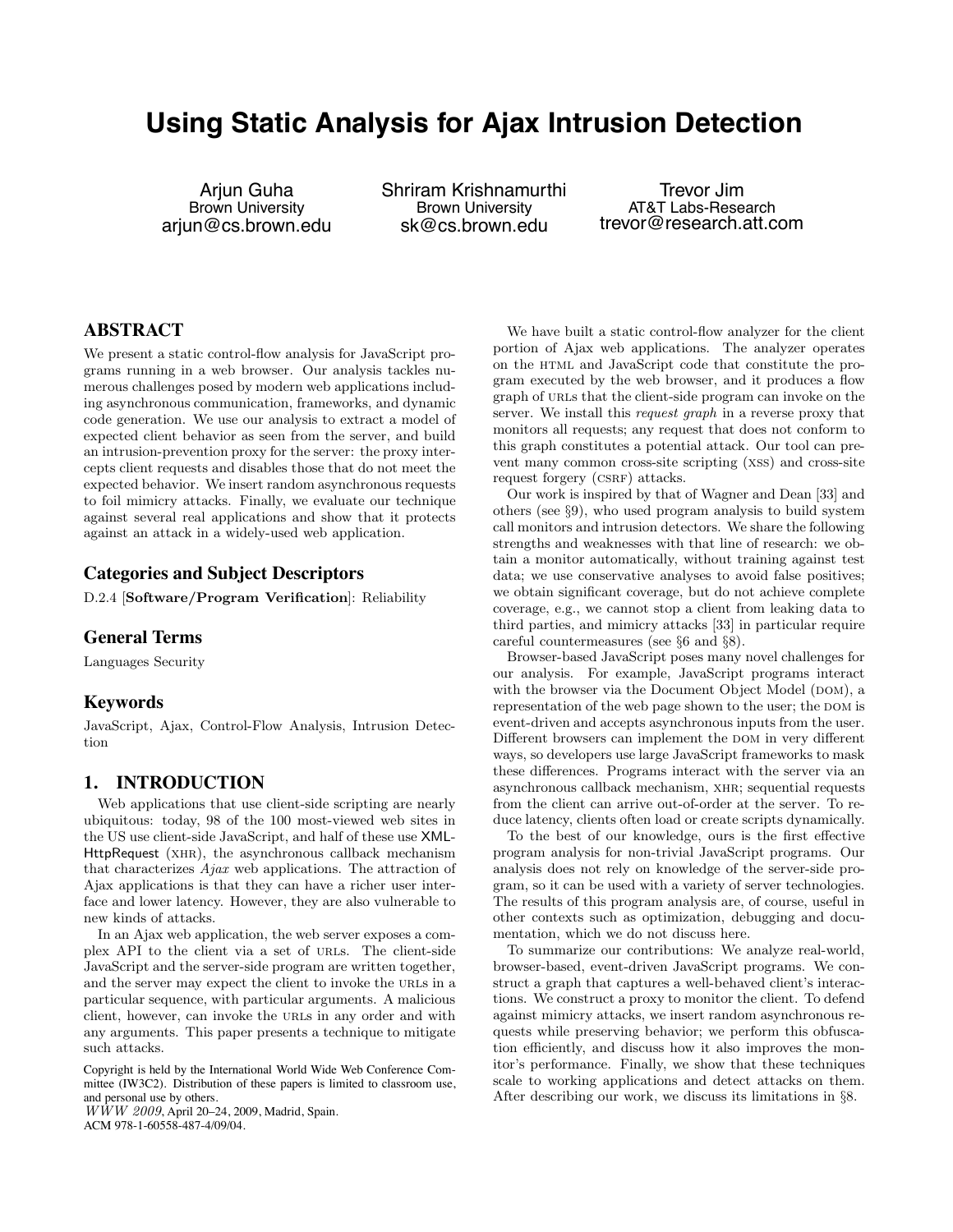

**Figure 1: Request graph for a blog**

#### **2. MOTIVATING EXAMPLE**

We use part of a blogging system written for a student homework assignment as a running example. The application supports multiple blogs and authentication: anyone can read posts, but only authors can create, edit, or delete posts. The application asynchronously saves drafts of posts.

Most of the data sent to the server is unstructured, usergenerated content (the posts). However, the *requests* (in this paper, always from client to server) and *responses* (serverto-client) are themselves structured, and there is structure to the sequence of messages. This structure is modelled by the *request graph*, whose nodes specify the expected message structure and edges specify the sequence of messages.

Figure 1 shows the request graph that our tool generates for the application (with a few uninteresting nodes elided for simplicity). From the server's perspective, the client-side code executes according to the graph, starting at the root node 1, where it sends a login request to the server. When the login succeeds, the client receives a session  $ID$  response from the server (node 2), and then enters a loop (indicated by the **Repeatable** node 3) where it obtains a listing of the blog posts from the server, and then lets the user nondeterministically select from various activities (creating, deleting, editing posts). The nondeterministic choice is indicated by the **Or** node 6.

This simple graph illustrates several challenges that our analysis must overcome:

- *•* When an author creates a new post, the client-side code first makes a request to publish the content, then makes a second request to clear the auto-save backup. However, the two requests can arrive at the server in either order, so we use the **And** node 12 to compose them. Requests may interleave in general; only dominating responses order them (*§*3.1).
- *•* The server's request api is defined by a collection of urls (/login, /post, /remove, etc.) and associated arguments. Our analysis must statically determine the

structure of URLs and their arguments to correctly distinguish requests (*§*3.2).

• When an author successfully logs in, the blog returns a capability string that is checked by subsequent actions. This is the sessionId field found in several nodes. Our analysis tries to identify such capabilities (*§*3.5) so the monitor can track them (*§*5).

The remainder of the paper shows how we handle these challenges, as well as many others that we have encountered in real-world applications.

## **3. THE CONTROL-FLOW GRAPH**

Our first step is to extract a control-flow graph from the HTML and JavaScript that make up the client side of the web application. (*§*4 shows how we generate request graphs from control-flow graphs.)

A control flow analysis for JavaScript must account for higher-order functions and, similarly, method dispatch. We use the *uniform k-CFA* algorithm [23], which is an established technique for higher-order control flow analyses.

CFA models a program's functions as abstract values. Expressions in a program are mapped to sets of abstract values. Collectively, these sets form an abstract heap. By explicitly modelling the heap, CFA sidesteps aliasing issues.

Statements in a program are interpreted as constraints that flow values between value sets in the abstract heap. By repeated application of these constraints, an abstract function can flow from its definition to its use, through arbitrary sequences of higher-order functions. Constraints are applied until the heap reaches a fixed-point.

## **3.1 DOM Events and Asynchronous Requests**

Browsers execute JavaScript in an event-driven fashion. Events include asynchronous XHR callbacks and DOM events that are triggered by user interactions. As events occur the browser chooses one and executes a corresponding event handler; after the handler finishes, the browser chooses another available event, and so on.

Every handler is an entry point of the program, and handlers execute in some sequence. Our analysis cannot predict the exact sequence, because it depends on user interactions. However, partial information is available. For instance, figure 1 indicates that users must log in before they can post. We incorporate this by assuming that handlers enter the control-flow graph only when the handler is installed in the DOM. (Currently we do not model removing or disabling handlers, which introduces some imprecision.)

Figure 2 shows a typical Ajax event handler. It asynchronously sends a blog post to the server and tells the server to clear the current draft. It motivates several subtleties in our analysis:

- Every server request goes through XHR; a contextinsensitive analysis would merge all of these flows. It would not be sufficient to use a special case for XHR, because xhr is often called indirectly by helper functions. Therefore, we use a context-sensitive analysis, *k*-CFA.
- The URL and the request data are specified at distinct method calls, open and send. Our analysis treats these specially, recording the URL and request data in the abstract request object, so they can be correlated.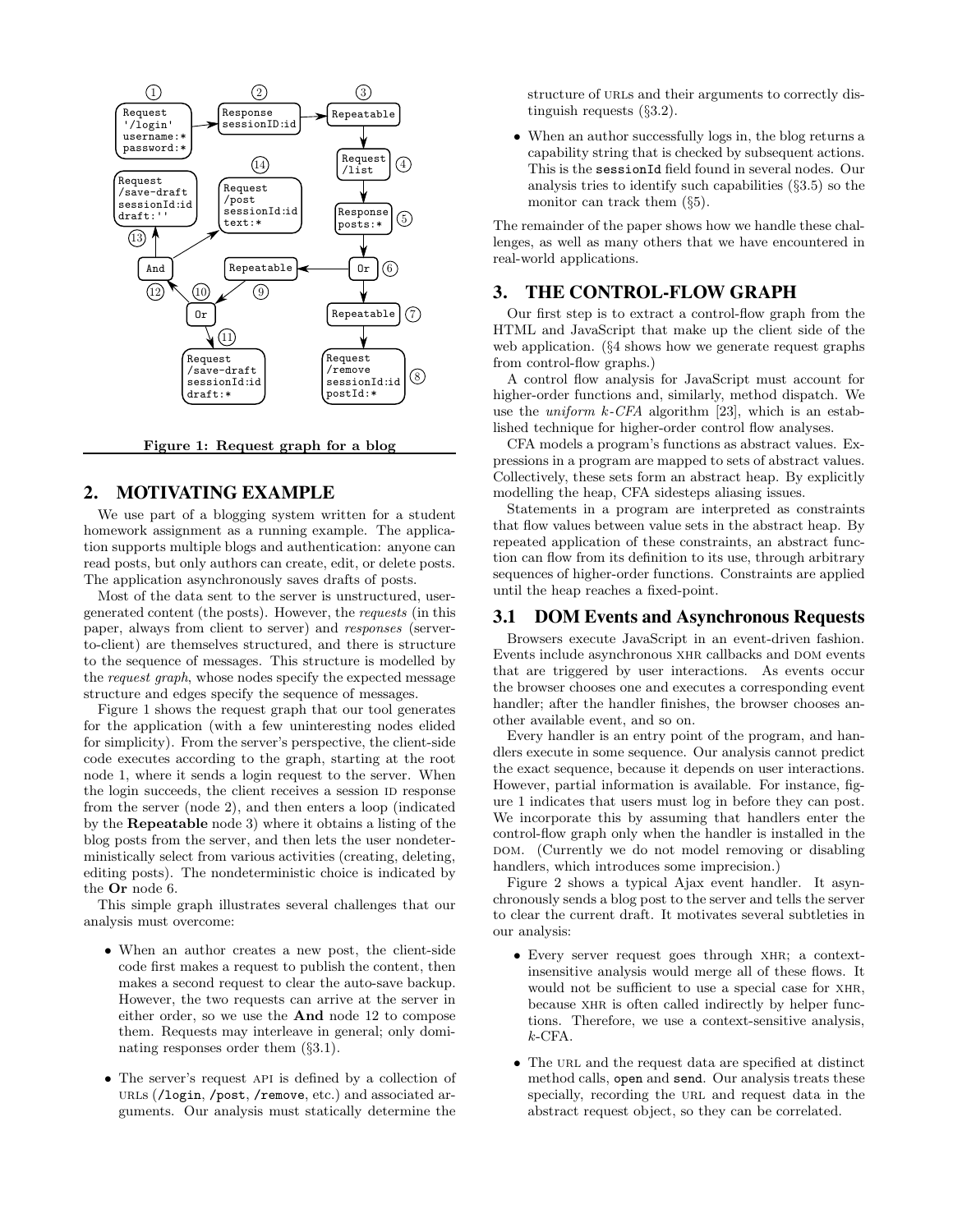```
var postHandler = function(event) {
  var postReq = new XMLHttpRequest();
 postReq.open('/post');
 postReq.onreadystatechange =
   function(responseText) {
      if (postReq.readyState == 4) {
        alert('Post successful.'); }};
 postReq.send(... post data ...);
  var clearReq = new XMLHttpRequest();
 clearReq.open('/draft');
 clearReq.onreadystatechange = function(_) {
   return; }; // nothing to do
  clearReq.send(''); } // save an empty draft
```

```
var postButton = document.getElementById('post');
postButton.addEventListener('click',postHandler);
```
#### **Figure 2: Event handler for Post operations**

*•* If we treat the server's response (responseText) as entirely indeterminate, the results of our analysis will be extremely imprecise. *§*3.2 describes how, instead, we can infer the structure of values sent by the server.

#### **3.2 Structured Data**

An XHR object sends and receives data as strings, which are usually serialized forms of structured data. In principle, a sophisticated analysis can recover some of this structure [30]. In practice, developers know what marshalling techniques their applications use. Therefore, we ask the users of our analysis to tell us how data is marshalled, and we specialize the analysis to obtain better precision. We have implemented specializations for URL encoding and, more interestingly, JavaScript Object Notation (JSON) [5].

For the json case, it is relatively easy to determine the structure of the strings sent to servers. The key observation is that the strings are obtained by a simple serialization of JavaScript objects. Therefore, we can obtain their structure by looking at the (abstract) object being serialized and ignoring serialization itself (by providing a stub *§*3.4). Though the values of the fields of these objects may contain indeterminate values (because they contain, for instance, user form inputs), the structure of the object itself is usually statically determinate. We thus increase the precision of our security monitor by matching actual requests seen at runtime against abstract requests determined during static analysis. Ignoring serialization libraries has an additional benefit: these libraries tend to be complex and employ reflection heavily, introducing considerable imprecision into the results of the analysis.

Responses are more difficult. A client typically unmarshalls a JSON string using eval or a complicated JSON parser:

```
req.onreadystatechange = function () {
  if (req.readyState == 4) {
    result = eval(req.responseBody); ...
```
Here, req.responseBody is the server's (indeterminate) response string, and so to our analysis, result is an indeterminate object. However, the desired shape of result is indirectly expressed by the application's field lookups. For example, if the application sends a login request, the response-processing code might contain this fragment:

```
if (result.success == true) {
 sessionId = result.sessionId; ...
```
This code expects an object bound to result that, if defined, contains a success field, whose truth implies the existence of a sessionId field, and so on. The constraints generated by our static analysis formally express this intuition: when an indeterminate object flows into an expression that accesses a field (here result.success and result.sessionId), the analysis adds the field to the indeterminate object, and populates it with a fresh indeterminate value.

This is effectively a very lightweight shape analysis [28]. json strings represent syntactic values containing only fields, not methods; the resulting objects can be treated like any other object. The soundness of this technique depends on assuming that the server is well-behaved and returns pure json only, as we discuss further in *§*8.

#### **3.3 Dynamically-Generated JavaScript**

A web page can modify itself using JavaScript, and the script can even add new *code* to the page, which the browser will load and execute on the fly. This has many uses: for example, it is used to decrease initial load times and to load browser-specific code.

Our analysis must handle dynamically-generated scripts, because they can make requests to the server; ignoring them would cause false positives—legitimate requests that our proxy will reject. We use three techniques that work well in practice.

First, we track string constants and precisely model basic string operations such as string concatenation. We apply a permissive HTML parser to identify dynamically loaded scripts in these strings. In our experience, simply tracking constants and concatenation is sufficient to detect most scripts. We don't precisely model the semantics of more complex string operations.

Second, we handle a common special case where the code is generated from some external script, e.g.,

```
"<script src='" + file + "'></script>"
```
Usually file is some script known to the developer residing on the server, but not known to our analysis. In this case, our analysis asks the developer for the file.

Third, there are some cases where our analysis is not able to completely determine the structure of the generated code, but the content of the "holes" cannot affect the soundness of the analysis. For example, here is a common case used in AjaxIM [14]:

```
"<span id=" + id
 + "onclick='handleClick(" + id + "')>"
```
The code constructs a new DOM node with an unknown, unique id, and installs a known handler (handleClick) for it. In this case, the actual value of the id cannot change the results of the analysis, so we can proceed without it.

These techniques do not completely solve the problem of dynamically-generated code, which is undecidable in general. We discuss this further in *§*8.

#### **3.4 Frameworks**

In practice, there is no such thing as *the* DOM; different browsers implement it differently, and web applications and our analysis must take this into account. Applications use JavaScript frameworks to cope with these differences. These frameworks check which browser they are running on, and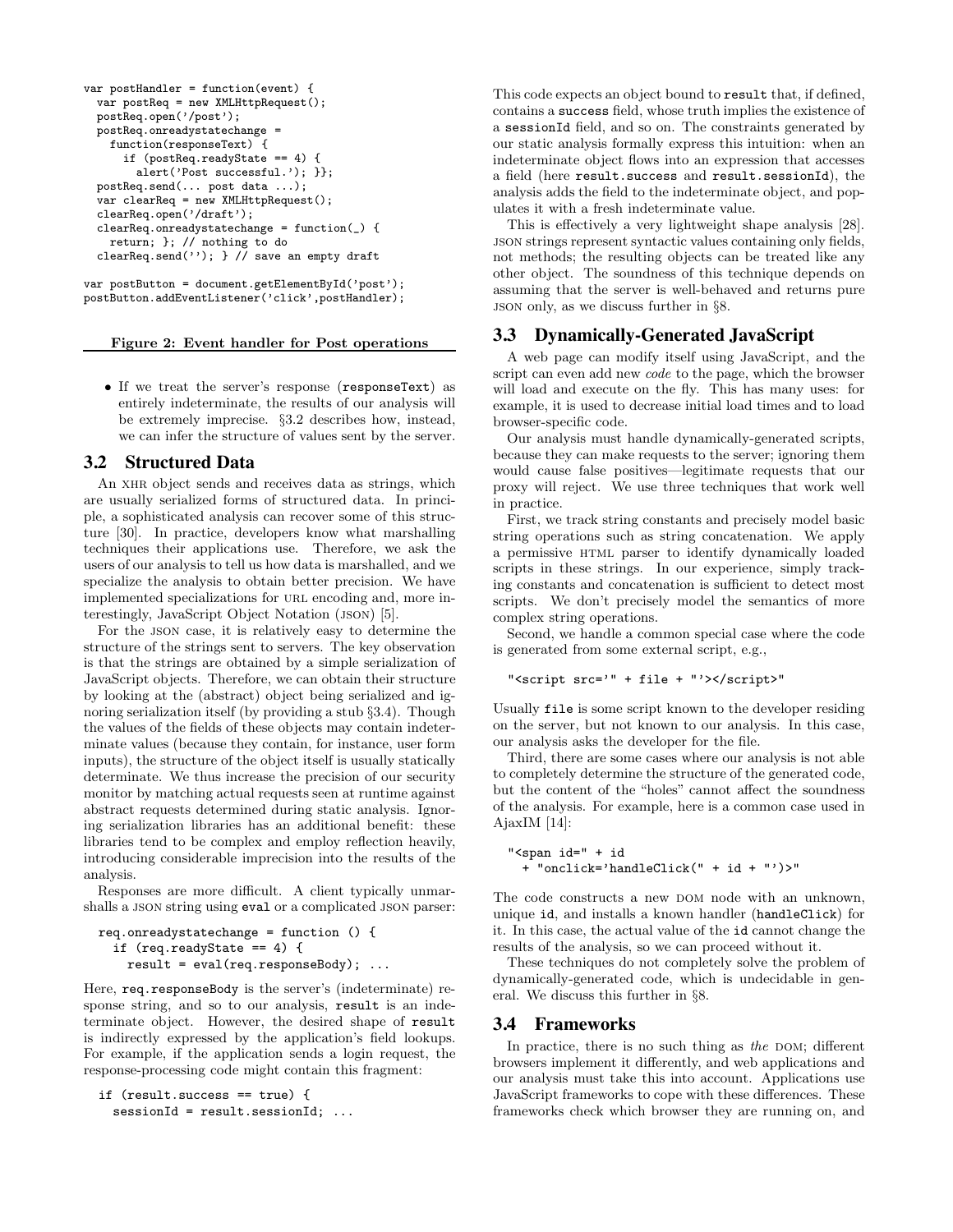

#### **Figure 3: The grammar of request graph nodes**

present a uniform API that hides browser differences. Consequently, frameworks use unusual coding tricks which make analysis results imprecise, justifying special treatment.

We model the DOM as implemented by Firefox, so when a framework checks for the browser version, our tool picks the Firefox branch. This means our analysis does not explore all branches, which would cause imprecision. Supporting more browsers is simply a matter of elbow grease.

Our analysis sometimes uses a "stub" framework in place of a real framework. The stub framework replaces some real framework functions with skeletal JavaScript that captures essential control flows. In some cases, we have hard-coded the analysis for some portions of frameworks. This is similar to the use of stubs in model checkers, where it helps control the state explosion problem.

We discuss our experience with specific frameworks in *§*7.

### **3.5 Capabilities**

Upon authentication, many services return session identifiers and similar "capabilities." Capabilities are created by the server and are passed back to the server by the client. For instance, in *§*2, the blog provides and expects a session ID. Enriching the monitor to track capabilities improves protection against malicious requests.

In general it is difficult to know what is a capability and what isn't. This might require programmer annotation, which we try to avoid, or knowledge of server-side technology, to which we are agnostic.

Fortunately, there is a cheap and practical alternative. We adopt the heuristic that "capabilities" are just values that are received in a response and sent, unmodified, in subsequent requests. Given the analysis of requests and responses (*§*3.2), identifying these value-flows is simple and can be done *automatically* by looking for the above flow pattern. In figure 1, for instance, the *id* returned at node 2 is sent with subsequent requests (nodes 8, 11, 13, and 14). We describe how to monitor capabilities in *§*5.

## **4. THE REQUEST GRAPH**

The analysis of *§*3 produces a control-flow graph of the client program's behavior. This control-flow graph must be transformed into a request graph like the one in figure 1.

Figure 3 gives a grammar for the nodes of the request graph. **Begin** represents the beginning of the program. **Request** nodes describe requests made to the server, while **Response** nodes describe expected server responses. The monitor expects to see all the children of an **And** node, but in indeterminate order. In contrast, an **Or** node corresponds to program conditionals, so the monitor expects to see only one branch taken (where no two branches are identical). **Jump** nodes represent transitions to other pages.

- 1. Insert **Request** nodes immediately after calls to XMLHttpRequest.send.
- 2. While there exists a vertex *v* that represents a JavaScript statement or expression,  $\forall v_p, v_s$  s.t. the control-flow graph has edges  $(v_p, v)$  and  $(v, v_s)$ , insert the edge  $(v_p, v_s)$  and delete the vertex  $v$ .
- 3. For each **Request** node *r*:
	- (a) Create a new **And** node, *a*.
	- (b) Substitute *r* with *a*. *a* therefore assumes the successors and predecessors of *r*, which is now disconnected from the rest of the graph.
	- (c) Create the edge (*a, r*).
- 4. Add an edge from each **Request** node to its associated **Response** node.
- 5. Replace all nodes that represent dom events with **Repeatable** nodes.

**Figure 4: Transforming control-flow graphs into request graphs**

**Repeatable** indicates that its descendant may repeat indefinitely; it is used to model the request handlers of DOM nodes. In principle, this cycle can be handled by the graph itself. We retain **Repeatable** nodes for two reasons. One is its use in monitoring, as we discuss in *§*5. The other is that **Repeatable** also handles loops that arise from user interaction with the DOM. Any remaining cycles in the request graph suggest that a (possibly mutually-)recursive function is making server requests. These seem to be rare in JavaScript programs—we have not encountered any in the applications in *§*7—and therefore serve as a diagnostic to the developer.

*Generating the Request Graph.* Figure 4 presents our algorithm to construct request graphs from control-flow graphs. The main idea is to focus on the sub-graph obtained by eliding all the operations that execute entirely on the client. This is Step 2 of our algorithm: we filter out all nodes that represent statements and expressions, which cannot be observed by the server. However, we must also apply several other transformations to the control-flow graph.

First, applications construct server requests in steps, by creating an xhr object, and then invoking its open and send methods. For each request we therefore create a **Request** node, which contains the URL and the request data, and insert it immediately after the send method is applied. This is Step 1 of our algorithm.

Second, the order in which the server sees requests can differ from the order in which the client sends them. When an application makes multiple asynchronous requests, our control-flow graph sequences them in the order in which they are sent. The server may, however, receive them out of order, and this must be reflected in our request graph. Step 3 of our algorithm inserts **And** nodes allow reordering of requests. We have to ensure that this transformation is done correctly in the presence of branching in an event handler.

Third, each **Response** handler may be invoked immediately after its associated **Request** handler. In Step 4, we make this dependency explicit by adding an edge from each **Request** node to its associated **Response** handler.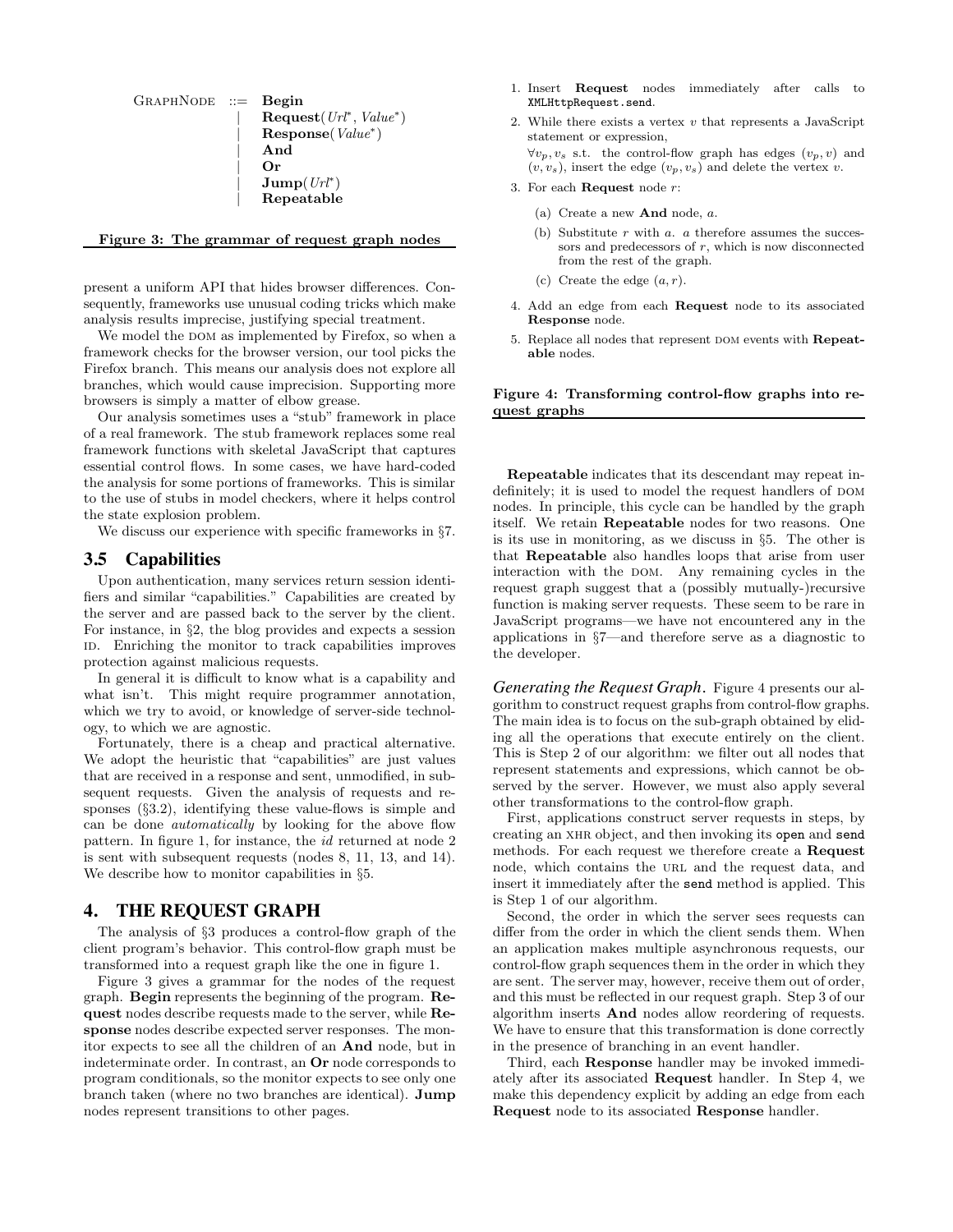Finally, every DOM event handler is an entry point into the program that may be reentered arbitrarily based on userinteractions. In Step 5, we make this explicit by replacing all nodes that represent DOM events with **Repeatable** nodes.

## **5. THE SECURITY MONITOR**

The monitor—which we implement as a reverse proxy ensures that the sequence of requests that the server receives at runtime matches a sequence of abstract requests in the request graph. We first discuss handling the lack of determinism, then address the treatment of capabilities.

*Nondeterministic Request Graphs.* **Or** nodes in the request graph represent nondeterministic choice, while **And** nodes represent nondeterministic order. In addition, a given concrete request can match several **Request** nodes (due to over-approximation). Matching real requests to nodes in the request graph is thus similar to evaluating against an and-or tree, à la Prolog. There are, however, two important differences: because the input is a potentially infinite stream of requests, our matching is on-line (in the algorithmic sense), not against a fixed and known set of facts; and we are matching against a graph, not a tree. We omit the formal algorithm due to lack of space.

One salient detail is the treatment of **Repeatable**. Say a **Repeatable** dominates an **And** node with child nodes *A* and *B*. Suppose the first request matches *B* and not *A*, and the second matches both *A* and *B*. The monitor could then be in any of three states: it has seen both an *A* and a *B* in the first iteration and is now beginning its second iteration; it has seen a *B* in the first iteration and an *A* in the second iteration; or, it has seen a *B* in the first iteration and a *B* in the second iteration.

The monitor could allow all three interpretations, but the number of choices grows rapidly. We therefore assume, in the above example, that the second request matched the first iteration's *A*, and that the monitor is now beginning its second iteration. This interpretation is expedient but, in general, not equivalent to the fully-nondeterministic interpretation. We therefore make this an option that the developer can choose. In cases where this properly reflects the program's behavior—e.g., when the analysis was not able to detect that a response dominated the next set of requests this interpretation loses no generality.

*Monitoring Capabilities.* The analysis identifies capabilities (*§*3.5) and marks them in the request graph (e.g., in figure 1). The monitor can then look for capabilities in server responses, record them, and verify that subsequent client requests supply matching capabilities. The monitor also needs to know when to discard a capability. In practice the only capabilities we have tracked are session ids, which can be discarded when the session expires.

## **6. MIMICRY ATTACKS**

The monitor enforces a client's normal pattern of requests, but cannot prevent attacks that work within this normal pattern—mimicry attacks. Many web applications have"console nodes" or "event loops" that constitute a good basis for a mimicry attack. Consider, for example, our blogging application (figure 1). We wish to prevent, say, a cross-site request forgery attack, where an attacker causes the client

to /post or /remove by means of an injected script. A clever attacker could get this past our monitor by first requesting a listing of all posts, placing our monitor at node 5, from which all requests are possible.

We can make this more difficult for the attacker by sending clients slightly different applications at different times. In particular, we want each session to have a different request graph and the additional requests to contain distinctive data; in turn, each modified request graph can result from several different client programs (with correspondingly different control-flow graphs). Overcoming this defense would require the attacker to embed a sophisticated program analysis within the attack itself.

In addition, this has the fortunate side-effect of improving the monitor's performance. The inserted random requests serve to distinguish between different request graph paths. Their receipt therefore prunes the space of nondeterminism.

Our tool inserts *guard requests* to accompany existing *application requests*. Issuing guard requests synchronously with their associated application requests could double the roundtrip time to the security proxy, so we issue guard requests asynchronously; the monitor uses a short queue to wait for both guard and application requests.

Note that this technique critically depends on asynchrony. Had a cgi-style application tried to use such a technique, users would have found it unreasonable to repeatedly click through "guard pages". Our technique is thus well-matched with the Ajax architecture. (We discuss a related technique, the insertion of null system calls [11], in *§*9.)

*Client Program Mutation.* We decide where to insert random requests by examining the request graph produced by our analysis. The analysis maintains a mapping between the request graph and the client source code, so that we can efficiently generate the modified client code as necessary.

To guard a chosen **Request** node in the request graph, we insert an additional request at a program point that dominates the corresponding actual request, and is dominated by any preceding request. If there are multiple such points, we choose one at random.

As mentioned in *§*3.4, during our analysis we replace some portions of frameworks with stubs that give us more precise control-flow for non-framework (application) code. The stubs exist only during analysis and their **Request** nodes should not be guarded. The source mapping identifies nodes that come from stubs, so we can avoid this.

*Prototype Hijacking. Prototype hijacking* [24] is a way to modify the behavior of any JavaScript method, including xhr. An attacker could use it to alter xhr to record all requests, and thereby discover how we have inserted random asynchronous guard requests.

We do not know of a foolproof method to prevent hijacking; it may require changes to the JavaScript language. We have experimented with a defense in Firefox and Safari and have found it to be effective against simple attacks. It is based on the observation that major browsers parse and execute scripts in the <head> in order [18]. This means that the first execution of the first <head> script cannot be corrupted by other scripts, and can access the uncorrupted xhr prototype. Our defense modifies the first script to store away the XHR prototype, and install a timed handler that periodically verifies that XHR has not been altered. It also modifies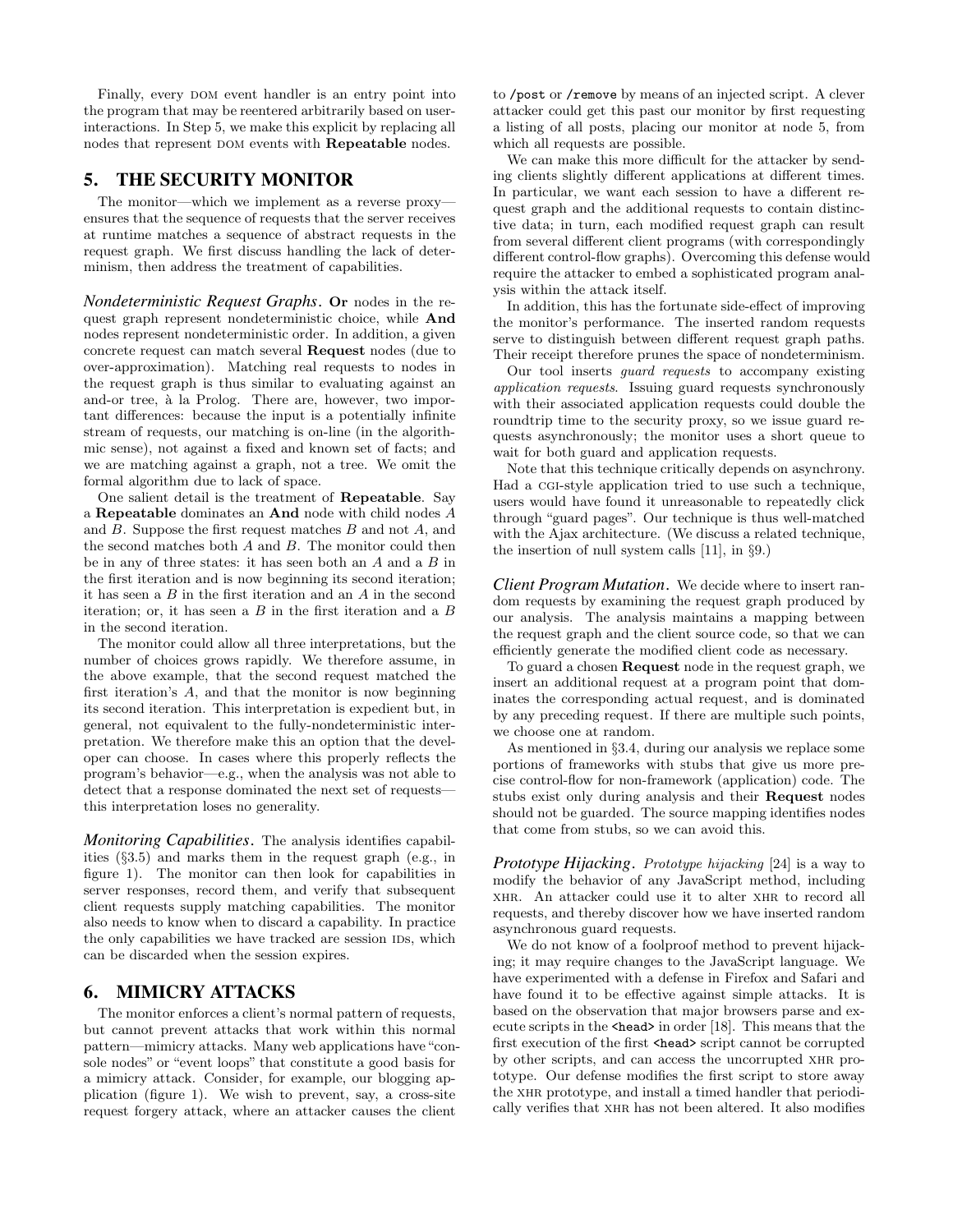the clearInterval method that removes timers by adding a wrapper that ensures that our timer is not being removed.

*Relating the Two Techniques.* We have now described two intrusion detection techniques: monitoring the request graph (which tracks the order of messages) and inserting random asynchronous guard requests (which makes it more difficult for clients to masquerade). Though we have presented the latter as a means to strengthen the former, the two are actually distinct methods that can be used independently or combined. In particular, sometimes a program's request graph has insufficient structure to serve as an effective deterrent. In this case we can still use the randomization technique to obtain some protection against malice.

Since these techniques are independent, it's worth asking whether a context-sensitive analysis is necessary if we are only interested in inserting guard requests. It is. We want to insert guard requests selectively, with potentially different guards for different requests. Without context sensitivity, potentially all invocations of the send method of an xhr object will be conflated. We cannot insert the guard request at that one point, because it would affect all requests. Instead, for each request, we have start from that send and follow the control-flow graph backwards to a point in code that is not reachable from such a reverse flow from any other request. Without context-sensitivity, the reverse flows from send will point to all its callers, making it impossible to find a program point unique to a particular request.

## **7. EVALUATION**

To evaluate the effectiveness of our tools and techniques, we have applied them in several contexts beyond unit tests. Each stresses a different aspect of our work:

- *•* Small, student-written blog applications whose request graphs are fairly straightforward to verify by hand (*§*7.2.1).
- *•* Continue and Resume, real applications for which we have access to the developers, so we can evaluate the quality of the request graph against the opinion of an authoritative source (*§*7.2.2).
- *•* AjaxIM, a widely-used application written by a thirdparty, in which our application is able to protect against a discovered attack (*§*7.2.4).
- *•* Machine-generated code produced by the Google Web Toolkit, to determine whether the analysis can cope with the vagaries of generated code (*§*7.2.5).
- *•* Two kinds of libraries: Prototype is representative of many common Ajax frameworks (*§*7.2.3), while Flapjax is unusually control-centric and hence demands more special treatment (*§*7.2.6).

## **7.1 Summary**

*Graph Quality.* Our analysis is able to successfully construct non-trivial request graphs. For the portion of AjaxIM we analyzed, the request graph has 35 nodes; for Continue, it has 106 nodes; for Resume, 81 nodes. All have non-trivial sequences of requests before getting to potentially malicious nodes (such as those that write data). We discuss AjaxIM

below; in Resume and Continue, even after login, there are at least two intervening requests between each write. A nontrivial request graph is, of course, necessary for the server to be able to detect request ordering violations. (*§*3.1 argued the need for context-sensitivity in the abstract. Our evaluation justifies this: without it, these graphs would have had roughly two nodes with no useful structure.)

*Protecting Against Vulnerabilities.* These graphs are actually effective. They successfully detected our injected attacks in the student blogs, Continue, and Resume.

Besides injected attacks, in the process of conducting these experiments we discovered a true vulnerability in AjaxIM that allows an arbitrary user to acquire administrative privileges. This is because neither server nor client sanitizes messages, so a malicious client can send a message that contains JavaScript to an administrator; this code is executed on display (i.e., a persistent xss attack). In our experiments, we revoked the administrator's privileges and gave the attacker administrative privileges.

Without the security monitor, an attacker simply has to issue a request to toggle administrative privileges. The application structure, however, requires the administrator to first issue a search request to retrieve a list of users before administrative actions can be invoked. This dependency is captured in our request graph. Therefore, our monitor successfully protects against a basic xss or CSRF attack.

In principle, a clever attacker could mimic the application's workflow. Even such an attacker, however, would face a significantly greater barrier due to our use of random requests (*§*6): this requires the attacker to determine the guard requests corresponding to both searching and setting permissions. We conjecture this requires the attack to contain program differencing [16], a technique that is difficult to implement effectively for modern languages.

*Run-Time Overhead.* The run-time overhead—introduced by the proxy—is minimal; even our prototype, unoptimized proxy induces a lag of less than half a second, and this can easily be reduced.

*Analysis Time.* The running-time of the analysis is much greater. The analysis of the gwt applications took between 28 seconds and 4 minutes (cpu time) on an Intel Core 2 Duo at 2 GHz. The administrator portion of AjaxIM took 45 minutes. The analysis of Continue and Resume took 2 minutes each. It helps that Continue and Resume are multi-page applications, so the analyzer effectively re-starts on each page and "pastes" together the results. This greatly improves tractability. We note that we have focused on handling a large set of features (*§*3) instead of engineering for performance. In addition, the use of a context-sensitive analysis is bound to be expensive, but we chose it (a) out of necessity (*§*3.1), and (b) because the analysis needs to run only once per code-release, not on every connection.

## **7.2 Details**

#### *7.2.1 Student-Written Blogs*

The blog introduced in *§*2 is one of many written by students for an assignment in programming languages course. Although they are relatively simple, they exercise various JavaScript techniques, and reflect the diversity of being writ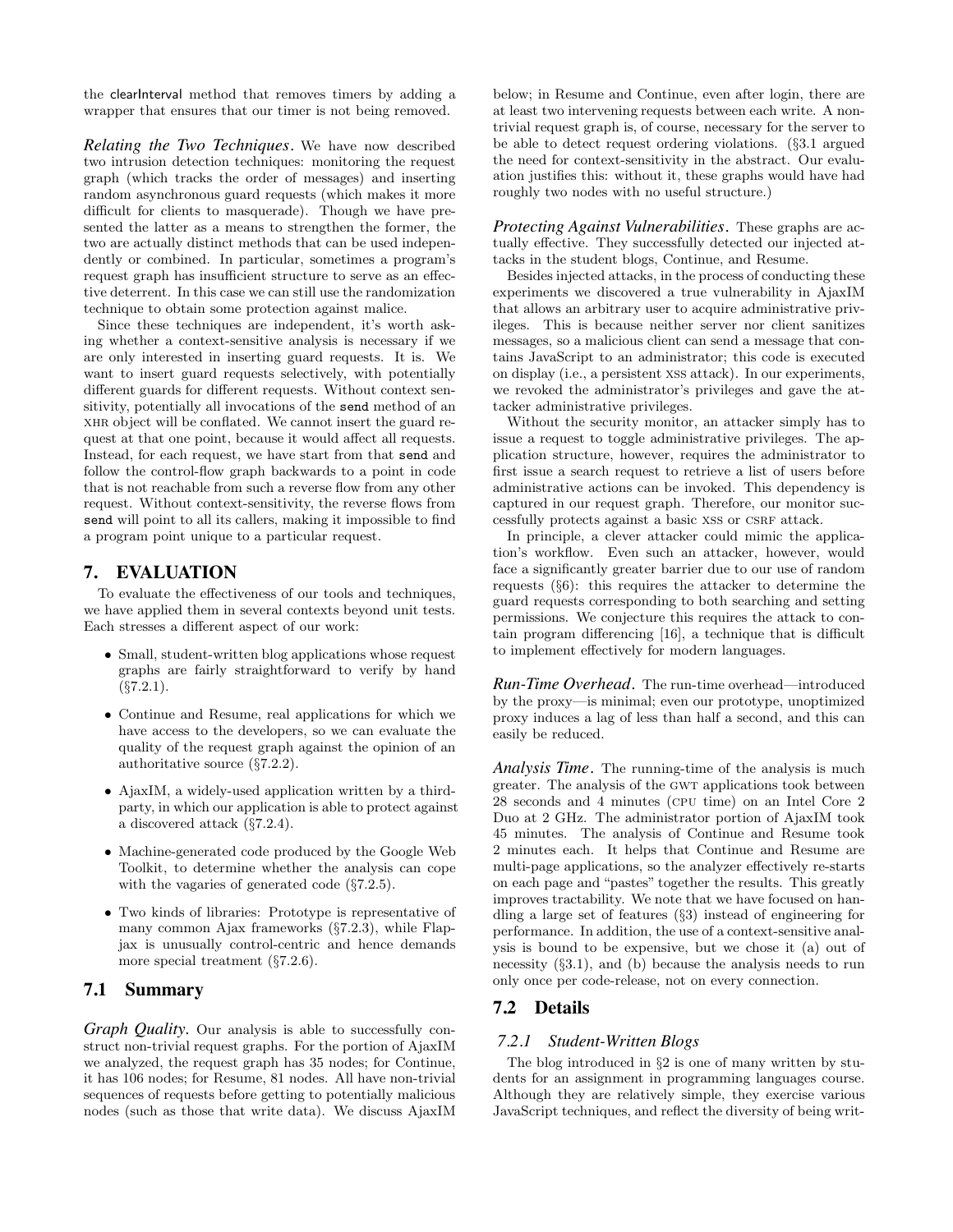ten independently by a group of students with different backgrounds in Web programming.

We attacked the blogs' servers using both XSS and CSRF attacks. Since these are not production applications, this was easily done. However, once we applied our request graph tracing, this became substantially harder to do. Notably, randomization made a normal CSRF attack impossible, as a single CSRF cannot send both the application's request and the guard request.

### *7.2.2 Continue and Resume*

We applied this work to two applications: Continue, a computer-science conference paper manager (continue2.cs. brown.edu), and Resume, a faculty-hiring job-search manager. Both run mostly on the client and provide features such as auto-saving of reviews. They are both in active use by actual, third-party users. Both were developed by a student at Brown University. The client portions of Continue and Resume are, respectively, 4.3 kloc and 2.9 kloc, of which 900 lines are in common libraries.

Both applications make extensive use of the Flapjax framework, which we discuss separately in *§*7.2.6. Though developed locally, they predate this project, so it is unlikely that we significantly biased their construction. They also have several real-world users who constantly demand new features, further reducing bias.

Because these are both applications for which we have extensive contact with the lead developer, we were able to perform a significant qualitative evaluation. We asked the lead developer to generate the request graphs for Continue and Resume. This confirmed our conjecture that developers grossly underestimate the degree of nondeterminism in the graph. We then discussed the generated graph and confirmed its accuracy in the opinion of the developer. Furthermore, we extensively tested the actual programs against a monitor using these graphs; normal operation triggered no violations, while attacks did.

#### *7.2.3 The Prototype Framework*

Prototype [25] is one of the most popular JavaScript libraries in use: in a 2007 Ajaxian survey, 34% of respondents indicated that they used Prototype. It is therefore imperative that our analysis handle it. It is also interesting because it does the bulk of its work by extending standard prototypes with useful functions, so it truly exercises our analysis (and, indeed, inspired the need for much of the rest of *§*3 as well).

To obtain a meaningful control-flow graph, we had to customize our analysis slightly. Prototype has two functions that are difficult to analyze:  $A$  and  $w$ .  $A$  flattens arbitrary collections into arrays, using reflection and loops. \$w uses regular expressions to break a string of words into an array of words. We would normally tolerate the default loose approximation of this function, but Prototype frequently uses it to transform a string into an array of property names to which it assigns values (!):

```
$w('fade appear grow ...').
 each(function(effect) {
    Effect.Methods[effect] =
      function(element, options){...}});
```
(By default effect would be indeterminate, thus adding a function to *all* properties of **Effect**.Methods.) Our analysisspecific versions of \$A and \$w total 31 loc.

We had to change a total of 200 loc out of 4 kloc. This included commenting out the definitions of \$A and \$w; transforming two general for loops into for each loops that the analysis can unroll; and hard-coding some browser dependency checks. Other than the changes to the two functions, the remainder could have been automated. After these changes our analysis handles Prototype effectively, as demonstrated by our analysis of AjaxIM (*§*7.2.4).

Having modified the library, we must address soundness. Testing for the browser is just partial evaluation. The two replaced functions, \$A and \$w, are simple, self-contained functions that are easy to rewrite as primitives. Therefore, we are confident that these changes do not hurt soundness.

#### *7.2.4 AjaxIM*

AjaxIM [14] is a browser-based instant-messaging service. The client communicates with its server using JSON and URLencoded messages. AjaxIM challenges our analysis tools in two principal ways:

- *•* The client uses many general-purpose frameworks that tend to be harder to analyze than application code. The frameworks are Prototype, script.aculo.ous, Prototype Window Class, SoundManager 2, and a JavaScript MD5 Library. These therefore significantly tested our handling of large libraries.
- *•* The code makes extensive use of meta-programming. The only parts of its interface that are statically specified are dialog boxes such as login and registration screens. The interesting portions of the interfacechat windows and administration windows—are constructed in JavaScript by string concatenation and displayed on-demand. This forced our analysis to support dynamic loading, mutable environments, and other techniques that are commonly used in real applications.

To enable AjaxIM to pass our analysis, we had to perform one small modification to the MD5 library. We re-defined the MD5 function to immediately return an indeterminate string. Without this re-definition, the analysis would attempt an intractable exploration of call sequences in that library. All frameworks other than MD5 and Prototype where handled as-is.

In all, AjaxIM is one of the larger JavaScript applications. Besides Prototype, the other libraries are about 3 kloc. The core AjaxIM application is itself another 3 kloc of mostly JavaScript and html, resulting in an application of about 10k lines. Our analysis currently handles the administrative portion and can tackle related modules, but does not yet scale to the entire suite as a whole program.

#### *7.2.5 Google Web Toolkit*

Programming directly against the DOM is difficult and non-portable, so developers tend not to do so. We have applied our analysis to applications that use JavaScript frameworks to alleviate this problem. An alternative is to treat JavaScript as the target language for a compiler, such as the Google Web Toolkit (gwt) [13].

Program analyses often have implicit assumptions about the structure of programs that are biased by expectations of what *humans* normally write. Thus, they tend to be brittle in the face of machine-generated code. The situation is considerably worse with the GWT, because the generated code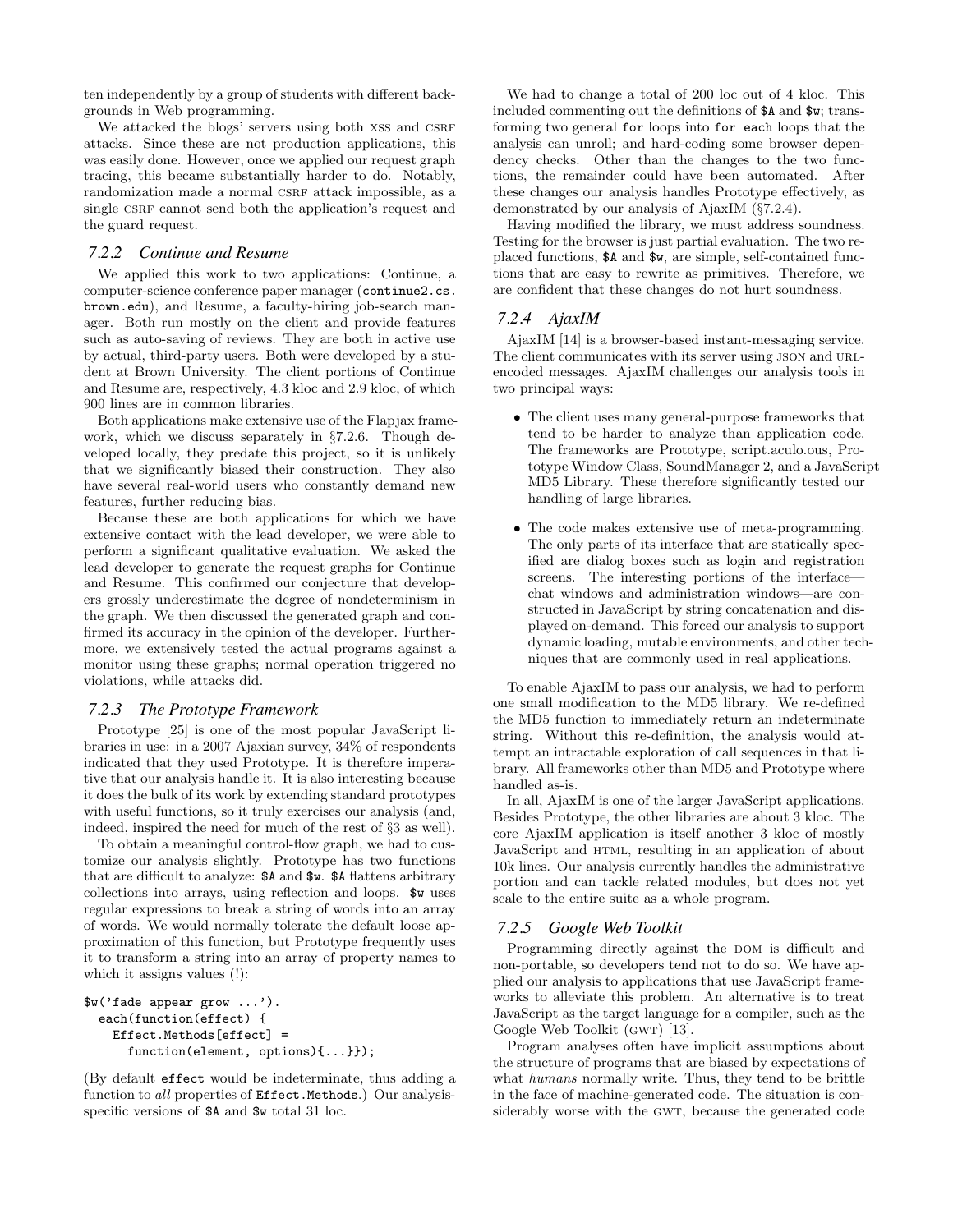dynamically loads code dependent on the browser in use. Since our analysis models dynamic loading (*§*3.3) and masquerades as a particular browser (*§*3.4), these issues don't adversely affect us. We were thus able to successfully apply our tool to the code generated from the sample applications included with GWT 1.4.61.

#### *7.2.6 Flapjax*

The Flapjax [31] library endows JavaScript with a reactive programming feel. In the Flapjax programming model, programmers do not write event-handling callbacks. Instead, they write functional expressions that refer to event sources (such as fields and buttons); the library converts these dependencies into a dataflow graph and automatically propagates changes through it, akin to a spreadsheet.

The Flapjax library, and programs that use it, make heavy use of the functional programming features of JavaScript. Programmers extensively employ higher-order functions and operators such as maps, reductions, and filters. Therefore, our ability to successfully handle clients of the Flapjax library is an indication of the strength of our modeling of higher-order control-flows.

The Flapjax library itself, however, taxes our analysis heavily in a peculiar way. Whereas most other libraries are concerned with data structures or DOM manipulation, the raison d'être of Flapjax is control-flow (namely, the creation and maintenance of the dataflow graph). As a result, the library results in a large number of control-flow nodes and edges that ultimately have no impact on the request graph.

To accelerate the analysis, we manually simplified Flapjax. Our analysis cannot track the fine-grained flows of computation through the priority queue that implements dataflow evaluation, resulting in excessive imprecision in the analysis output. It was relatively easy to remove this priority queue, turning a 5 kloc library into a 500-line stub. This made the analysis of Continue and Resume (*§*7.2.2) straightforward, while retaining sufficient precision.

Having modified the library, we must again address soundness. We were fortunate to be authorities on the implementation and design of Flapjax; this does mean we might not find it as easy to modify other libraries with complex control-flow, but then relatively few of these exist. More importantly, we carefully hand-constructed control-flow graphs for small programs, computed the corresponding request graphs, and confirmed that they match what the tool produces. Most significantly, the stubs resulted in monitors that worked successfully (*§*7.2.1, *§*7.2.2).

## **8. LIMITATIONS**

*Soundness.* We would like to formally prove that our analysis is sound. A sound analysis would guarantee that our tool will never raise a false alarm, an important usability concern. However, a proof of soundness would require a formal semantics for JavaScript and the DOM in browsers, and this does not exist. It would be interesting to define this semantics, but that is a work unto itself, one that would have to take into account the many variations in browsers currently in the field.

We nevertheless claim that our approach is principled. First, we begin with well-known analyses that have been proven sound in their original context. Second, in applying these analyses we have listed the assumptions required for

soundness, and have presented (informal) arguments for why the assumptions hold in our application. Third, whenever our monitor raises a false alarm, we immediately know that our analysis must be unsound, and can appropriately debug it. (Indeed, we found some such surprises—often based on nuances of the browser's DOM—in the process of testing our tool.) We are thus applying the experimental method, which is necessary when studying programs in the wild, as opposed to constructing a semantics in a vacuum.

There remain two practical concerns. The first is the use of dynamic loading and eval. Many uses of eval in applications are for parsing json strings, which we do model (*§*3.2). Similarly, we detect and manage dynamic code loading (*§*3.3). Like all other static analyses, however, we cannot trace arbitrarily complex string expressions that result in loading or evaluating code; our analysis bears this caveat, and should be complemented by dynamic methods. The second concern is the use of stubs. We present empirical evidence that our stubs do not cause unsoundness (*§*7.2.3 and *§*7.2.6). Since our stubs are written in JavaScript, relating them to the original framework code reduces to reasoning about program approximation, which is well studied.

*Other Concerns.* We have argued that attacking our techniques would require embedding an extremely sophisticated program analysis. There is one other avenue: to literally mimic the user's interactions (by simulating "pressing buttons", etc.). In the simplest of such attacks, the user would see the interface responding to actions they did not perform and should realize that something is awry. A more sophisticated attack could be carried out in a hidden frame.

Since our program analysis targets JavaScript exclusively, our evaluation is limited to applications that serve static html files and use Ajax for all dynamic content. However, our analysis of client-side JavaScript could be combined with analyses of various server-side scripting technologies.

Our monitor cannot distinguish between sessions automatically; instead, the user must provide an applicationspecific predicate that can distinguish sessions (which usually works by pattern-matching against the URL or examining cookies). It might be possible to infer this predicate from the request graph itself, and in special cases such as when using the GWT.

Though we do handle multi-page applications (*§*7.1), our request graph does not account for the use of browser operations such as the Back button. Prior work on verifying server-based applications that shows how to extend a control-flow model to accommodate browser operations [21] is compatible with the techniques in this paper.

As we discussed in *§*3.1, we do not model actions such as disabling an event-handler by disabling the associated DOM element. Because programs do disable events, recognizing this would lead to more precise monitors.

Our analysis currently handles JavaScript both in standalone files and inside HTML files (both in <script> tags and inlined in the HTML). It does not, however, handle other sources of JavaScript such as cascading style-sheets.

We handle data formats based on URL encoding and JSON, but not xml. This is mostly due to expediency: it saved the need for an analysis to handle xml data structures (which are superficially similar to json, which is also semi-structured, but introduce many more complexities such as namespaces). We would like to add such an analysis in future work.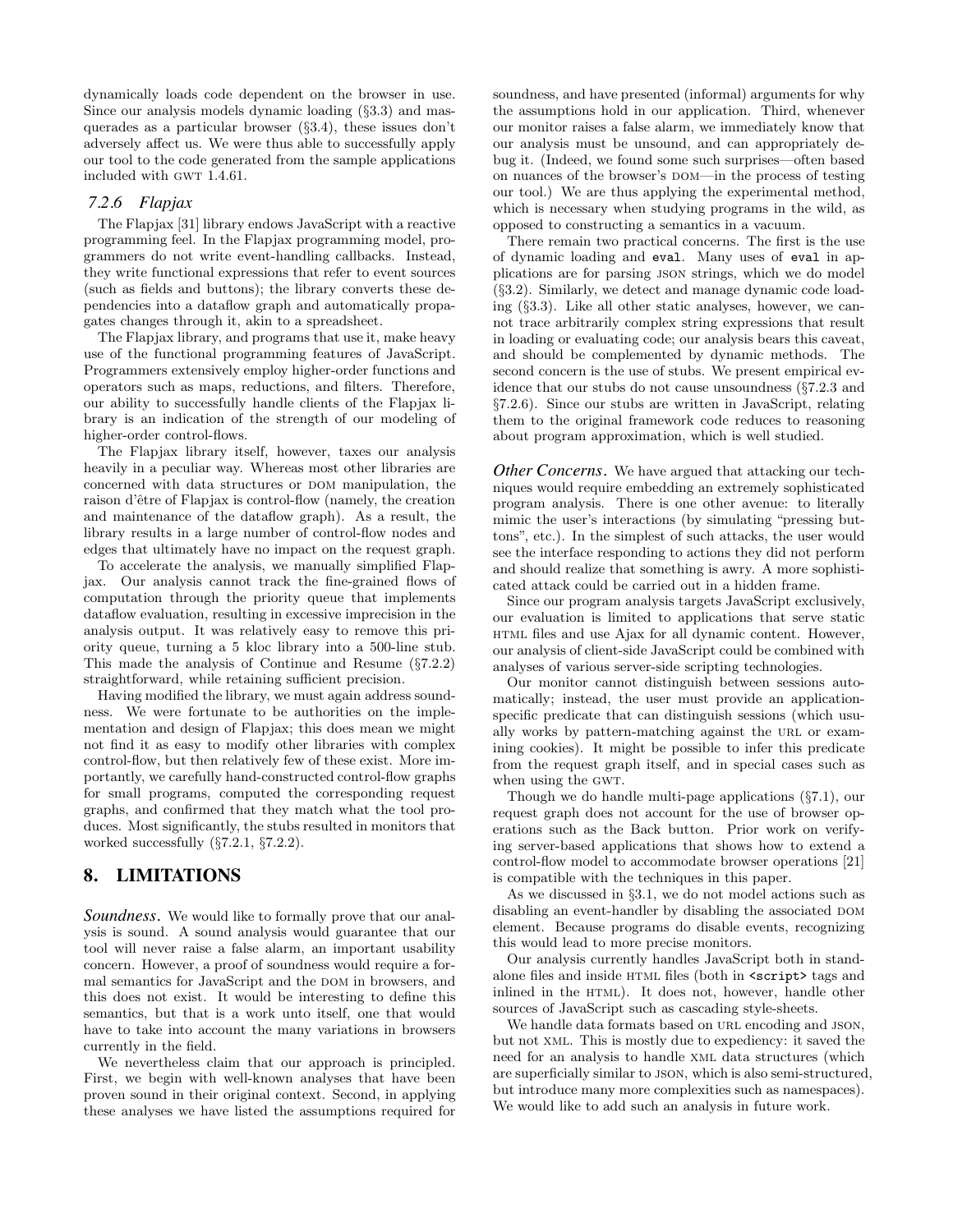## **9. RELATED WORK**

System call monitoring is an established technique for intrusion detection in operating systems; our technique is similar, except it deals with remote requests instead. Some system call monitors use training on dynamic examples to obtain the model of calls to enforce [9]. Training has advantages but, as Gates and Taylor [10] indicate, also faces several problems, such as false-positives and the need for good test inputs (that reflect system changes over time).

Other systems use a model of calls constructed through static analysis [33, 7, 12, 26]. These systems all address operating system monitoring, where the operating system (corresponding to our server), monitor, and application (corresponding to our browser client) all run on the same machine. Therefore, there is no problem with requests being reordered during transmission. As a result, these approaches do not handle indeterminacy in the order of reception, as we must (*§*4). Also, these works do not discuss the use of random requests to obfuscate client program call sequences.

Giffen et. al [11] remotely monitor untrusted, distributed clusters. They do not need to address indeterminacy because their clients are entirely synchronous, so a new message is sent only after receipt of the previous one's response. Multithreading on the client would cause problems, but this work only monitors single-threaded applications; the paper says, "thread swaps will most likely cause the run-time model to fail." To curb nondeterminism, their work employs two techniques. The first is to insert *null system calls*. As we note, our random requests have the same effect (*§*6). In addition, they apply binary rewriting to assign unique names to call sites, to further curb nondeterminism in the monitor (an analogous technique, call-signing, is presented by Rajagopalan et. al [26]). Because invocations of XHR are, however, often deep within frameworks, signatures cannot be placed at invocations of that function; they must instead be "pushed up" the call chain to where the requests are really made. This is likely to require considerable precision from our control-flow analysis.

Giffin et. al [12] present *Dyck models* as an efficient technique for static analysis and suggest their use for remote intrusion detection. Applied naively, the Dyck model introduces sequencing, breaking asynchrony. A successful application of the Dyck model to Ajax applications might involve a cascade of asynchronous calls. However, such an attempt would require sophisticated program transformations to preserve semantics, and the authors do not discuss this.

Intrusion detection systems for web servers (e.g., [3]) work with HTTP and lower-level abstractions, sometimes incorporating models of server mechanics such as database and filesystem accesses. Our work models application-level semantics and is thus complementary.

Sharif et. al. [29] prove that intrusion detection systems that monitor control flow are strictly more precise than system call monitors. They discuss a technique for monitoring control flow events with an external monitor. Our system only monitors clients' requests, not control flow events. However, it may be possible to adapt their technique to monitor control flow events in the browser.

AjaxScope [20], BrowserShield [27], and CoreScript [35] secure browsers from known vulnerabilities by rewriting HTML and JavaScript. The JavaScript rewriting we use for inserting random requests (*§*6) is a simpler transformation and sufficient for our purposes, but we believe our technique for

avoiding prototype hijacking attacks would be more robust if implemented as BrowserShield rewriting rules.

Static analyses have been applied to detect vulnerabilities in server-side web applications [1, 6, 19, 22, 34]. These complement our client-centric approach. These efforts handle only the procedural subset of php (Balzarotti et al. [1] manually transform the objects they encounter). In contrast, JavaScript is inherently object-oriented and higher-order, which makes objects unavoidable and analysis significantly harder. Jhala and Majumdar [17] provide a detailed model of interprocedural analysis of asynchronous programs, but for first-order programs. In contrast, Self [32] is another dynamically-typed, prototype-based language, but its most sophisticated analysis [2] relies heavily on dynamic feedback.

Swift/Jif [4] gives developers guarantees about information flow security. It assumes applications are written in Java augmented with information flow checks, and uses the gwt to compile these to JavaScript. This work is essentially incomparable to ours, since we do not place such a strong burden on developers of the server application.

#### **10. FUTURE WORK**

A great deal of client-side JavaScript code is concerned with presentation details, usually expressed through DOM manipulation. Because most DOM updates do not affect the request graph, we can model them as no-ops; but we still pay the price of analysis. If we could safely determine, using syntactic criteria, when code is uninteresting for control-flow analysis, we could skip a large volume of it. This would give us the scalability we will need as client-side JavaScript programs grow in size and complexity.

Our proxy currently maintains per-session state. This has two problems. First, we must be able to identify when a session begins and ends; we currently do this manually, and would prefer to obtain directives from the server application. Second, this use of state potentially hurts scalability. We would like to adopt techniques analogous to call-signing [11, 26] to reduce the use of state, but these techniques need to be generalized to handle higher-order languages.

We employ the Prefuse Toolkit [15] to visualize the controlflow and request graphs. While the visualization of the control-flow graph is most useful to us, it is the request graph that is most valuable to the developer. The current interface does not, however, provide feedback on, for instance, regions of the program where the degree of precision in the analysis should be increased or decreased.

The request graph is useful as a specification of potential client behavior. For instance, we can use it to create test inputs for the server. In particular, given that developers are known to be weak at reasoning about interleaving and ordering in concurrent contexts, the **And** nodes show different orderings that the server must be able to handle, some of which the developer may have overlooked.

As our performance shows (*§*7.1), analyzing JavaScript with contextual information can be quite expensive. Though JavaScript has no formal notion of modules, even informal modularity boundaries (such as web pages) help enormously. It should, therefore, be possible to employ modular flow-analyses that have been effective for other dynamicallytyped languages [8] in this context.